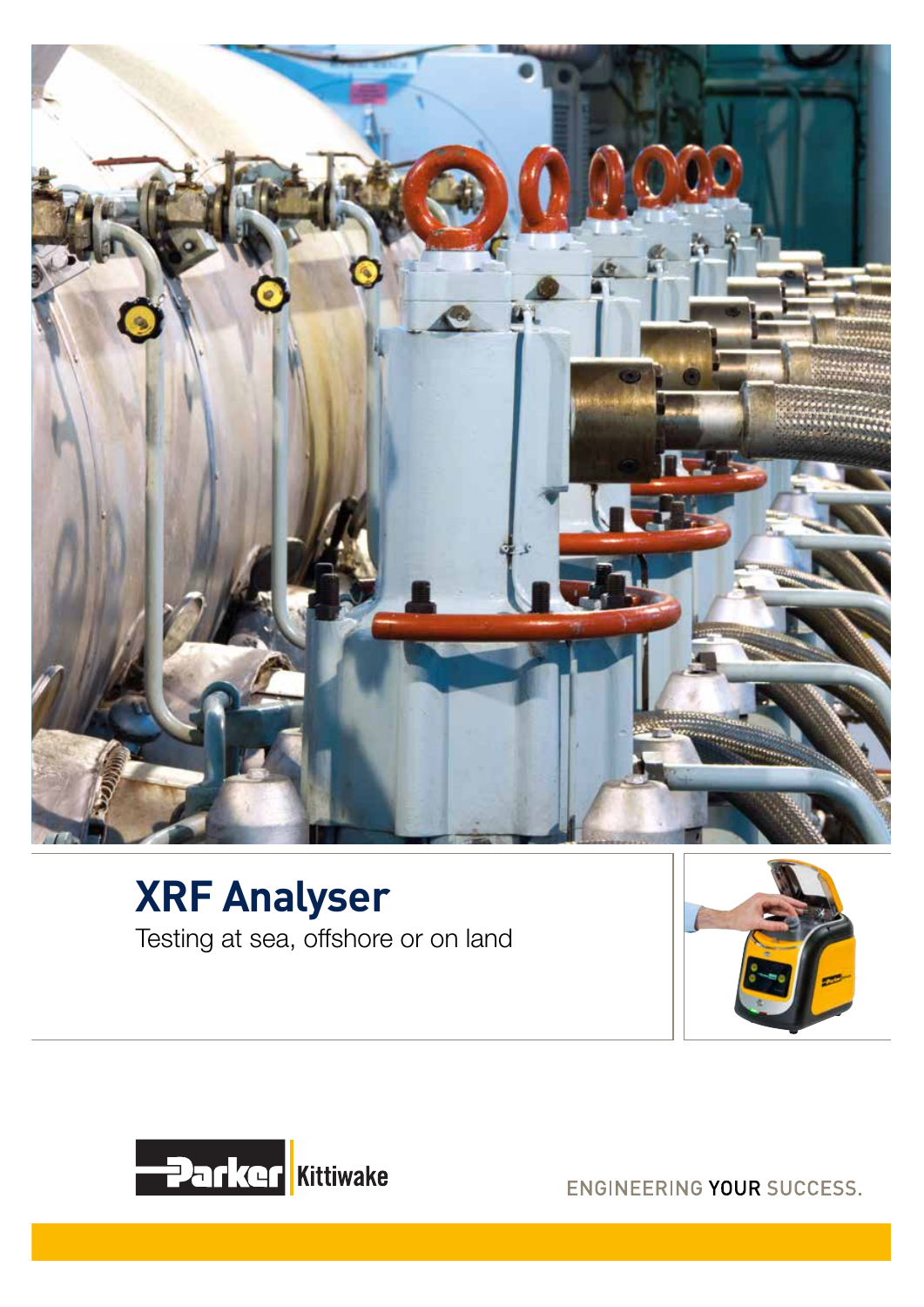# **Meeting new Sulphur limits**

# **for marine fuel oil**

The ability to spot check the Sulphur content of fuel oil onboard a ship will help shipowners and operators ensure compliance with the latest IMO (MARPOL) regulations.

From January 2020 the maximum allowable Sulphur content of marine fuels is changing: for all areas outside the existing Sulphur Emission Control Areas (SECAs) the limit will be reduced from the current level of 3.50% m/m to just 0.50% m/m.

Introduced by the International Maritime Organization (IMO), the new limit is being applied worldwide and covers the fuel oils used in main and auxiliary engines as well as in boilers. Compliance with the new regulations will be monitored by Port State Control.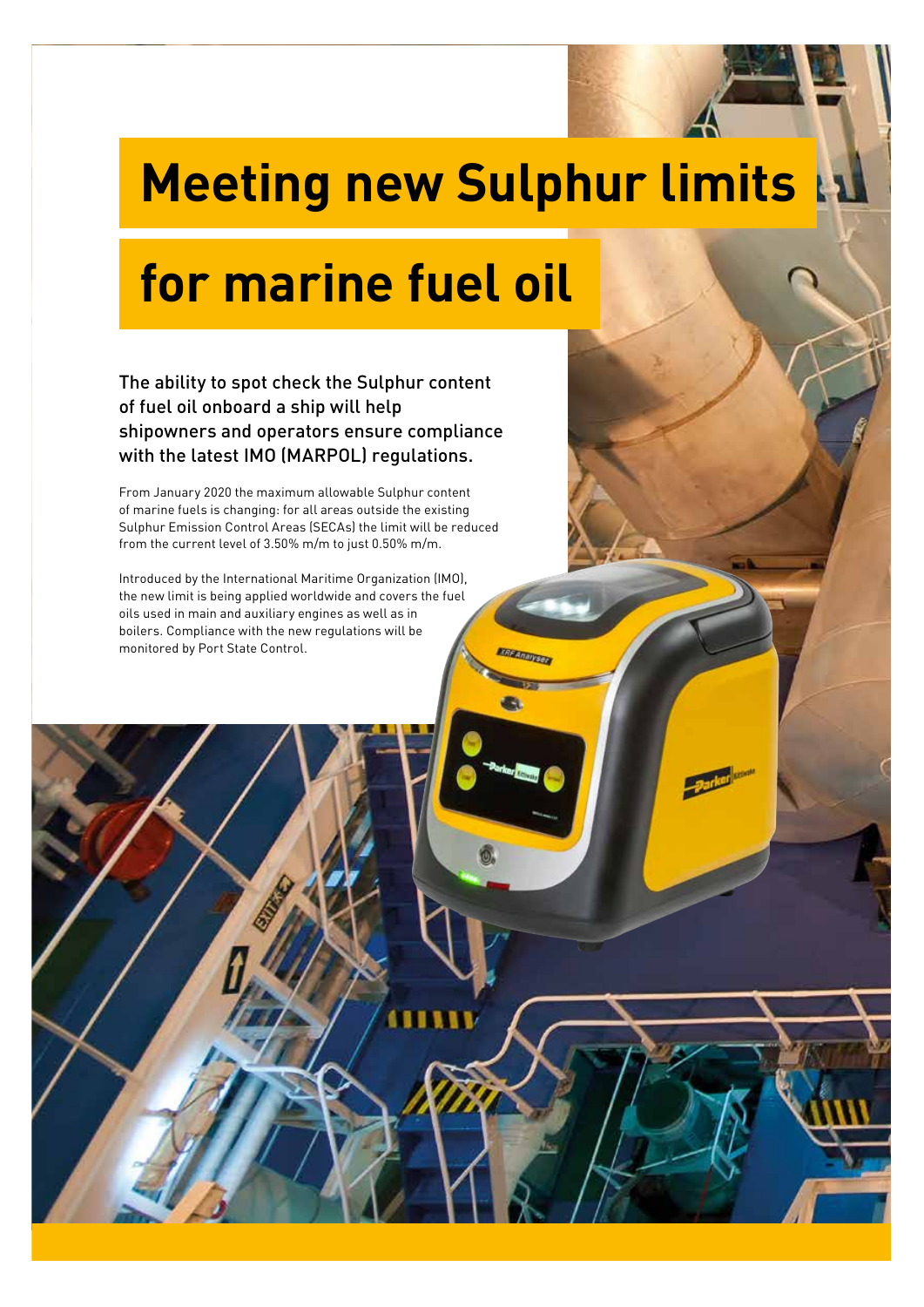

For shipowners and operators, the new limit leaves little room for error. The traditional method of Sulphur level confirmation by Bunker delivery note significantly increases the risk of non-compliance and subsequent penalties, furthermore waiting for a laboratory analysis is equally flawed as the vessel could have sailed by the time that is received and the Sulphur level found to be outside the specified limit.

With this new equipment bunkers can be sampled during delivery and noncompliance could be identified in the first few minutes of delivery (and at any other time interval) thereby preventing expensive de-bunkering and payment for non-compliant fuel.

It will be essential for each vessel to know and comply with the Sulphur limits of 0.10% m/m in SECAs or 0.50% m/m in all other areas worldwide.

On-Board testing is one of the most effective means of establishing fuel compliance with the Sulphur regulations.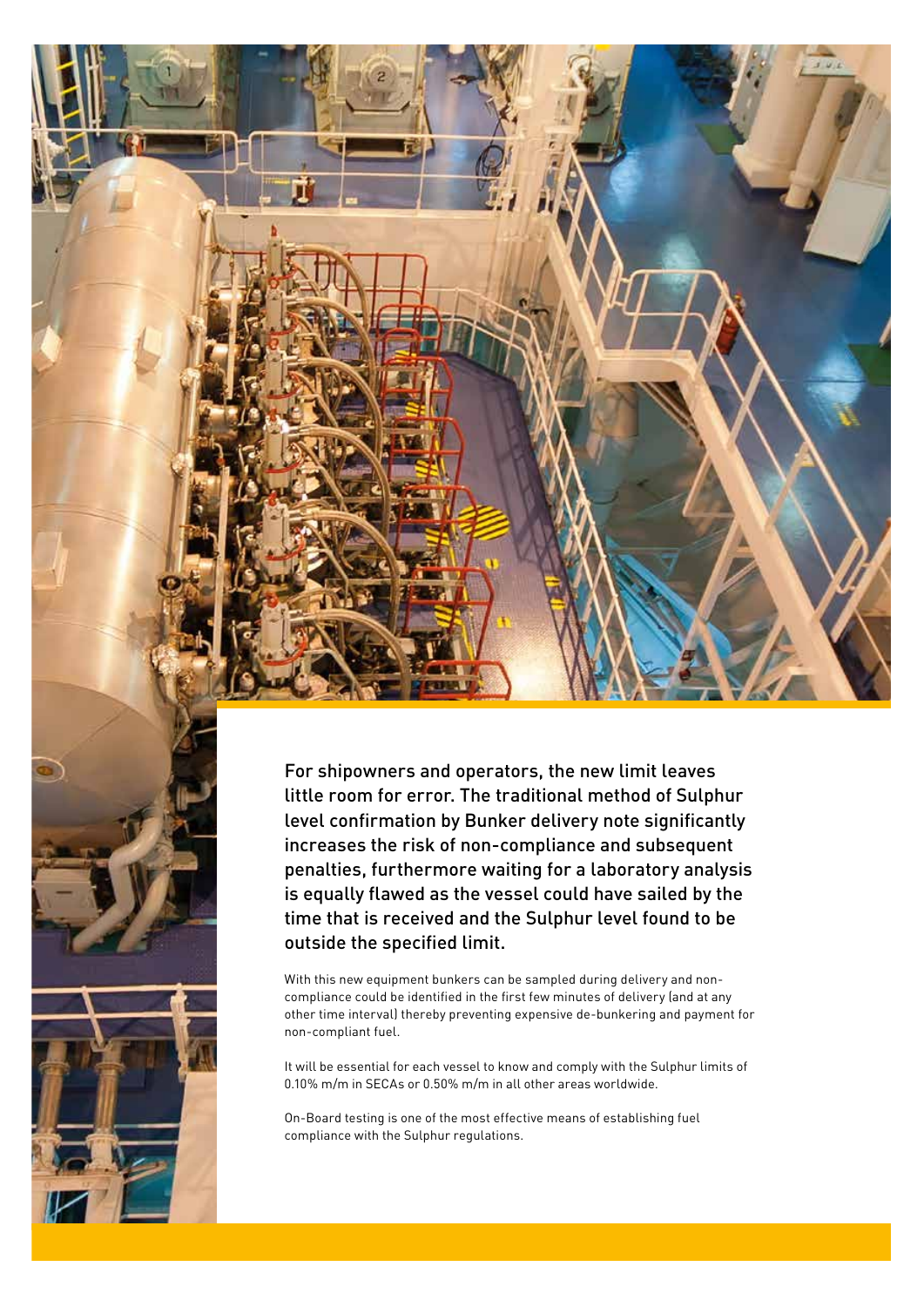## **Testing at sea,**

#### **offshore or**

## **on land**

As a lightweight, portable and self-contained X-Ray Fluorescence (XRF) spectrometer, the XRF Analyser enables in-situ lab standard testing of fuel oils at sea or on land.

The XRF Analyser can, for example, be used in the engine room or control room of a ship to test the Sulphur content of fuel oil as it is being delivered. Checking the fuel during delivery allowing ships personnel to verify that the Sulphur content shown on the bunker delivery note is correct, thus eliminating the risk of accidental non-compliance.

The XRF can be used by suppliers, brokers, surveyors and producers of bunker fuels. Faster and more accessible testing means that the XRF Analyser allows fuel oils to be tested more frequently and conveniently compared to sending samples to a laboratory. By allowing test results to be downloaded, or storing them for up to two years, the XRF Analyser also plays an important role in helping vessel operators to manage compliance audits more efficiently.

**"The XRF Analyser is factory calibrated according to ISO 8754 and makes field measurements that correlate strongly with ISO 8754 laboratory measurements."** 

Dr David Atkinson - Principal Chemist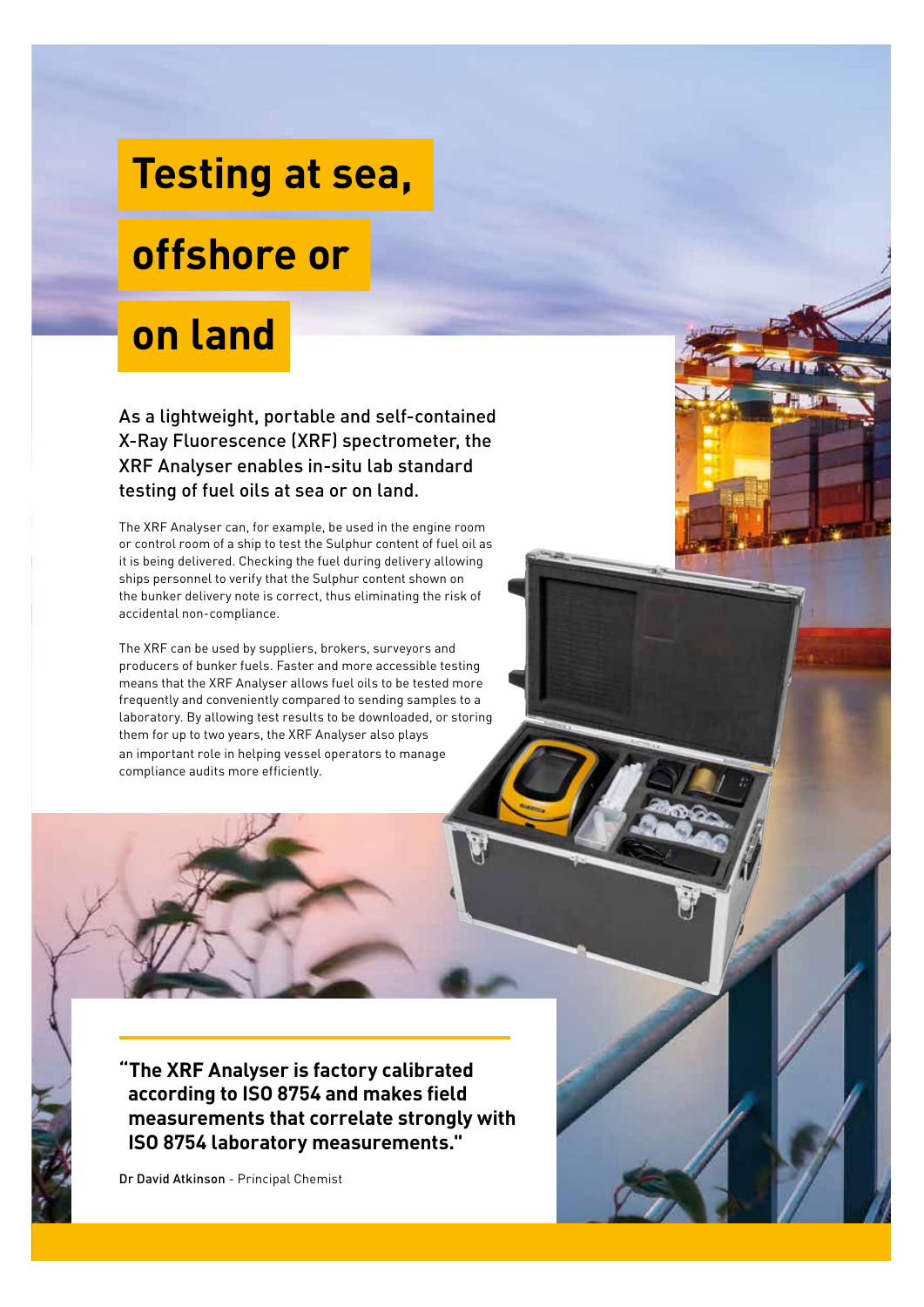

accelerated wear conditions. Wear elements measured by the Parker Kittiwake XRF Analyser and their likely sources on board a ship (if any)

| <b>Element</b>    | Likely sources onboard a ship                                                              |
|-------------------|--------------------------------------------------------------------------------------------|
| <b>Chromium</b>   | Cylinder liners or pistons/piston rings, gears                                             |
| Copper            | Cylinder liners, pistons/piston rings, or bearings, stuffing box, gears, hydraulic systems |
| <b>Iron</b>       | Cylinder liners or pistons/piston rings, gears, stern tubes, hydraulic systems             |
| Lead              | Cylinder liners, pistons/piston rings, or bearings, gears, stern tubes                     |
| <b>Nickel</b>     | <b>Fuel contaminant</b>                                                                    |
| <b>Zinc</b>       | Lubricant additive                                                                         |
| Vanadium          | Fuel contaminant                                                                           |
| <b>Molybdenum</b> | Trunk piston engine cylinder liners, pistons/piston rings                                  |
| <b>Silver</b>     | Trunk piston engine bearings                                                               |
| <b>Calcium</b>    | Lubricant additive                                                                         |
| <b>Titanium</b>   | Not applicable for marine                                                                  |
| <b>Manganese</b>  | Not applicable for marine                                                                  |
| Cadmium           | Not applicable for marine                                                                  |

| <b>Element</b> | <b>Source within fuel</b> |
|----------------|---------------------------|
| <b>Sulphur</b> | Crude oil                 |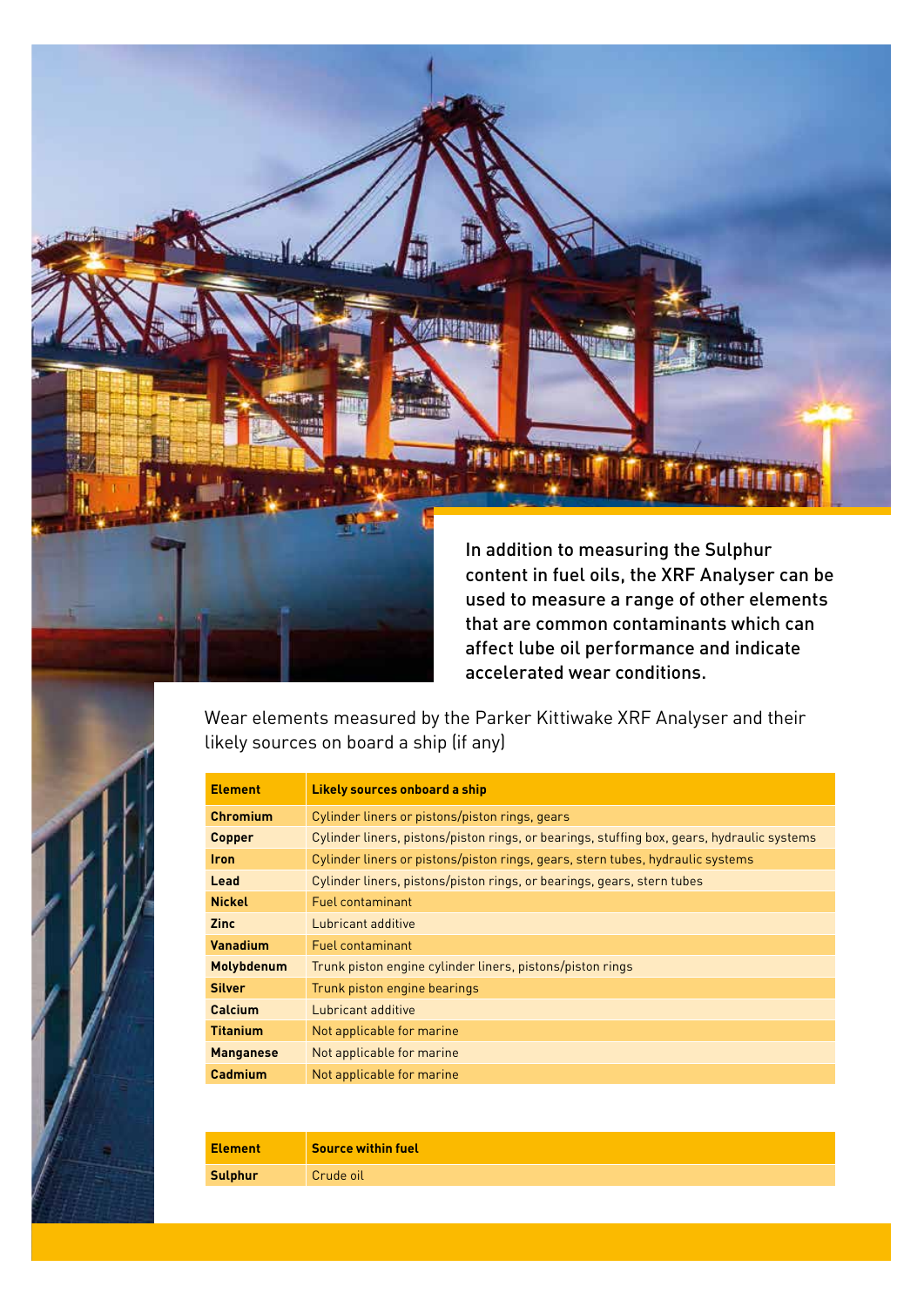# **Portable XRF Analyser**

#### The XRF Analyser combines simplicity with accuracy. Its standalone operation means that it offers immediate plug-and-play operation.

Integrated into the small, lightweight housing is a high-resolution LCD touch-screen display which enables fast operation and delivers clear results.

The operator simply draws the sample of fuel oil from the ship's system into the sample container, places it in the XRF Analyser and presses the test button. As the sample is not damaged or altered during testing, it can be retained for any additional sample analysis.

The result of the test is displayed percentage of Sulphur in the sample. This helps to avoid ambiguity and human error by eliminating the need for the operator to interpret the test data.

> **Standard Product Analysis Type XRF6111\*** Multi element

> > **G**

| <b>Standard Product</b> |  |
|-------------------------|--|
| <b>XRF6111</b> *        |  |
|                         |  |

| <b>Consumables Pack</b>         |
|---------------------------------|
| ACCK04001 (includes)            |
| Sample cup                      |
| Dose syringes                   |
| Test mylar                      |
| Copper target                   |
| Adhesive label reel for printer |

\*Availability of other options on request.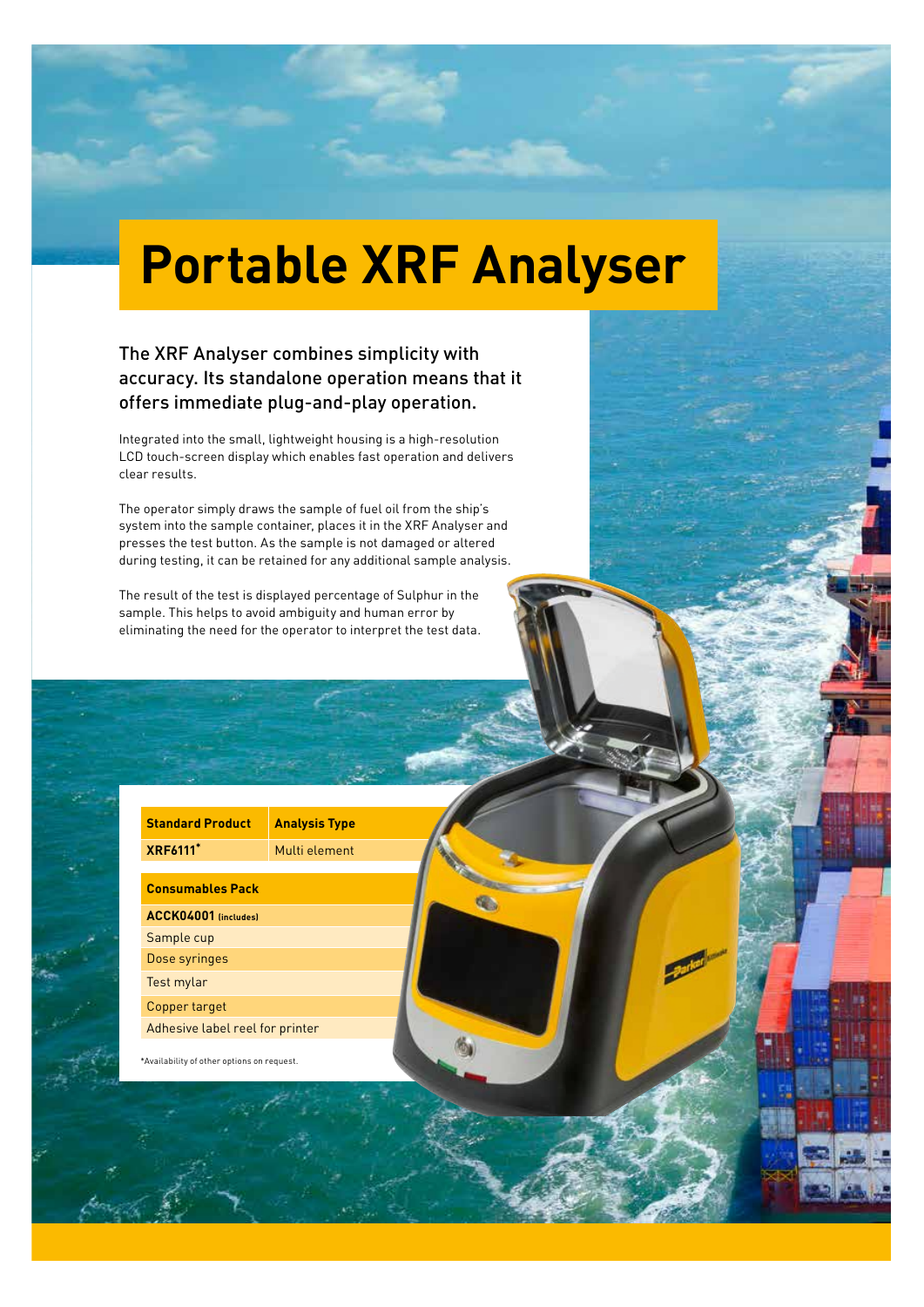## **A proven partner**

#### The XRF Analyser is part of Parker Kittiwake's range of condition-monitoring equipment.

This equipment is used where maximum efficiency and total confidence are vital in protecting capital plant and equipment. Our equipment is used extensively throughout the Marine, oil and gas, energy generation, aviation and industrial sectors.

Sustained investment in R&D over the past 25 years has enabled Parker Kittiwake to produce best-in-class systems for the accurate monitoring and analysis of in-service lubricants, hydraulics, wear metals, fuels, gasses and acoustic emissions.

In addition to ensuring compliance to global regulations, Parker Kittiwake's conditioning-monitoring systems are used to provide the earliest indication of failure. This enables operators to use predictive and proactive maintenance to minimize repair costs and extend the lifetime of the equipment.

By supporting an intelligence-led approach to maintenance, condition-monitoring equipment can significantly reduce system downtime and make a direct contribution to increasing productivity and profitability.

Parker Kittiwake is a \$16.5bn engineering corporation, serving customers from a worldwide network of technical support centres. Winner of the Lloyds List Engineering Award, 2016, Parker Kittiwake holds several patents and its systems are used to monitor many thousands of vessels over the past 25 years at all levels of sophistication value and complexity. In every case giving the operator vital information in advance of the action required.

As a global leader in condition-monitoring equipment, Parker Kittiwake is synonymous with efficiency and innovation and is trusted to ensure the highest levels of protection.